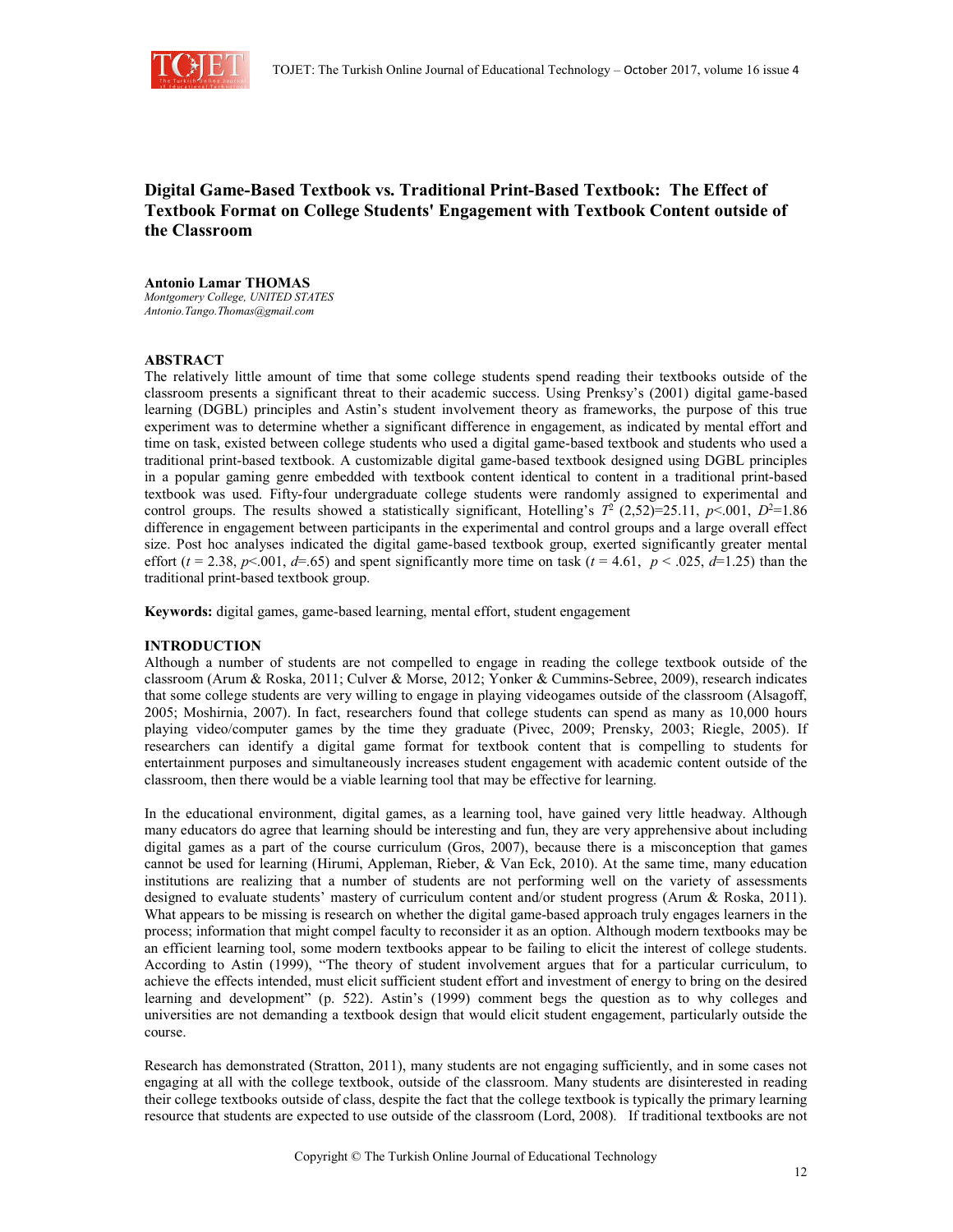

eliciting mental effort and time on task, educators should be focusing on methodologies that do. One such methodology may be digital game-based learning. Digital game-based learning (DGBL) theory emerged as the result of the contributions of several scholars focused on this area (Dziorny, 2005), and in particular Prensky (2001). Prensky's (2001) book, Digital Game-Based Learning, introduced the concept of DGBL. Essentially, the premise behind DGBL is about merging game design with instructional design. "A DGBL game should feel just like a video or computer game, all the way through. But the content and context will have been cleverly designed to put you [the student] in a learning situation about some particular area or subject matter" (Prensky, 2001, p. 146). According to Prensky, DGBL involves an educational game located online or on a computer. DGBL is about using key elements, like fun and interactivity, to generate continuous engagement for students accompanied by learning of educational content. Prensky (2001) noted that there are six characteristics of compelling digital games: a) incorporation of goals and objectives, b) representation/story, c) rules, d) interaction, e) outcomes and feedback, and f) challenge in the form of competition, conflict, or opposition.

Digital game-based learning theory served as the theoretical framework for using a customizable digital gamebased textbook, which was a customizable digital-game in a popular gaming genre designed using DGBL principles. Astin's (1999) student involvement theory served as the guiding theoretical framework for understanding student engagement and developing a hypothesis about students' mental effort and time on task. The purpose of this study was to determine whether there was a significant difference in student engagement with textbook content as indicated by mental effort and time on task, based on the textbook format. In this study, the efficacy of using a digital game-based textbook as an alternative to the traditional print-based textbook for increasing mental effort and time on task with college textbook content was examined. For a sample of undergraduate college students, are there significant differences in engagement as indicated by mental effort and time on task, based on textbook format (traditional or digital game-based)? It was hypothesized that there would be a significant difference in engagement as indicated by mental effort and time on task with students using a digital game-based textbook exerting significantly more mental effort and time on task than students using a traditional print-based textbook.

# **METHOD**

A convenience sample of 54 participants ranging in age from 18 to 57 was used. The mean age for participants in this study was 24.83. Most participants were between the ages of 18 to 24 (*n*=38). Non-traditional aged students included students between the ages of 25 and 34 (*n*=9), as well as students between the ages of 35 and 60 (*n*=7). Participants were degree-seeking college students at a public community college. Twenty-six of 54 students were first-year/freshman college students. Twenty-eight were second-year/sophomore college students.

An ethnically diverse sample was obtained including African-Americans (*n*=24), Blacks (not American) (*n*=6), European-Americans (*n*=5), other (*n*=5), Asian-Americans (*n*=4), Hispanic Americans (*n*=4), Asians (not American) (*n*=2), Hispanics (not American) (*n*=2), and multiracial students (*n*=2). Participants identified as female ( $n = 30$ ), male ( $n = 23$ ), and other ( $n=1$ ).

# **Materials**

Digital game-based textbook, a customizable PC-based digital game (Thomas, 2017) designed using DGBL principles in a popular gaming genre embedded with textbook content identical to content in a traditional printbased textbook was used. The digital game is a live-action sequence game with nine levels. The live action sequence game, a twitch game, included 100% of the content from the Introduction to Social Science Research chapter in the *Social Science Research Methods* textbook.

Traditional print-based textbook, one chapter, Introduction to Social Science Research, from *Social Science Research Methods* (Gibbs, 2013) was used. The print-based textbook chapter (see Appendix A) was 8.5 x 11 in (215.9 x 279.4 mm) in dimension and included 37 pages with four major content areas. In addition to four sections and a summary, the textbook chapter included chapter definitions and chapter questions. The chapter questions section includes 32 multiple-choice questions with eight questions for each major content area.

#### **Instrumentation**

Mental effort scale**,** the Mental Effort Scale or MES (Paas, 1992), the most widely used measure in this area of research (Paas, Tuovinen, Tabbers, & Van Gerven, 2003) was used due to its psychometric soundness (Paas, 1992; Paas & Van Merrienboer, 1994; Van Gog, Paas, & Van Merrienboer, 2008; Kester, Kirschner, & Van Merrienboer, as cited in Van Gog et al., 2008) and ease of use. The MES utilizes five 9-point Likert-type items. Scores are computed by summing participant responses for each item on the measure, with higher scores reflecting greater mental effort expenditure and lower score reflecting lower mental effort expenditure (Paas & Van Merrienboer, 1994).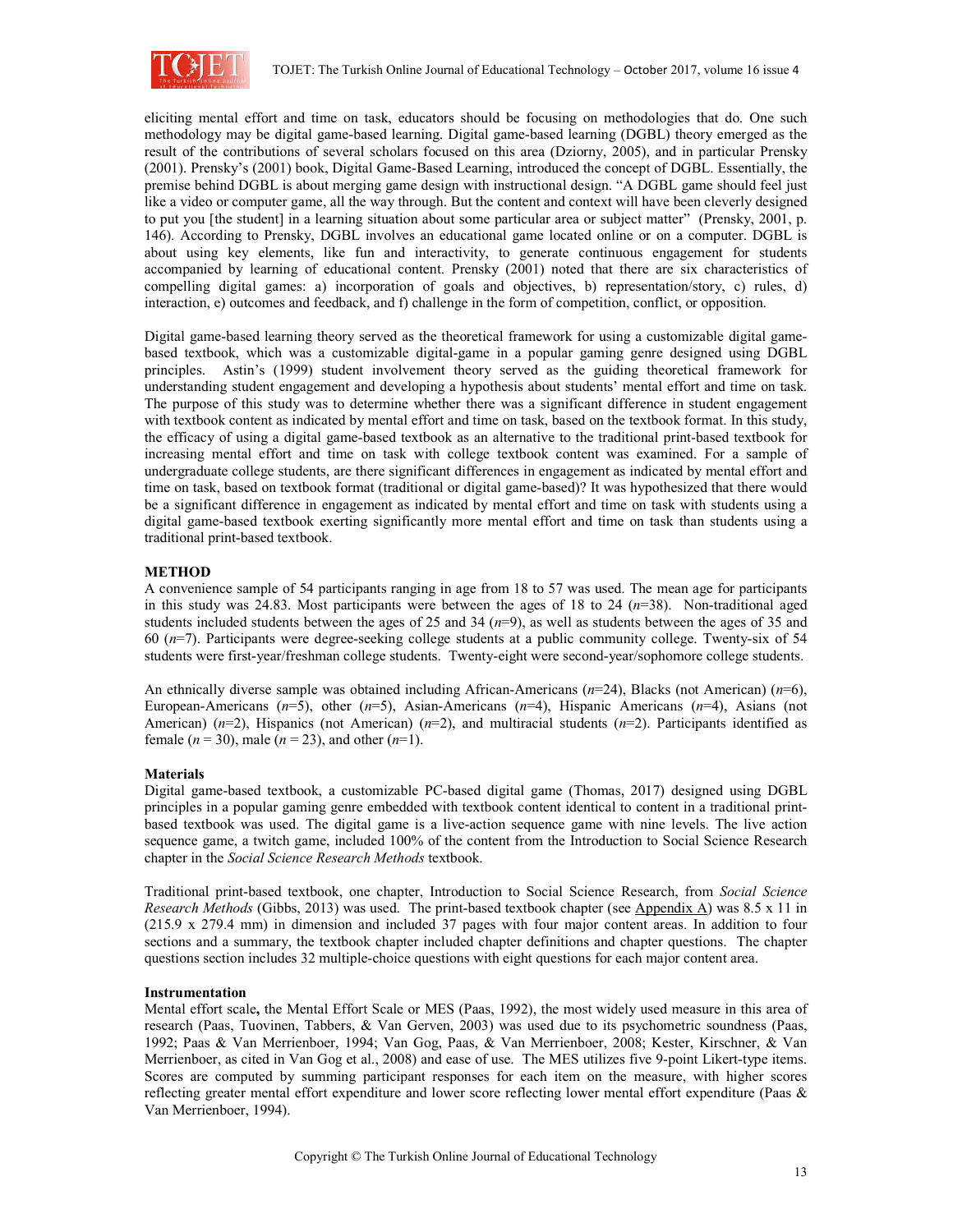

Stopwatch, time on task was measured using researcher observation using a stopwatch. The computer screen of each activity session was recorded, so that each participant's time on task could be retrospectively assessed by viewing the recording after all data was collected. Questionnaire, a brief six-item questionnaire that captured demographic data on participant characteristics was used. The questionnaire content includes questions about age, gender, race/ethnicity, college level, and college work completed. Screener, an eligibility screener containing 5 questions was used to exclude any prospective participant who was under 18, not enrolled as a degree-seeking college student, or beyond the second year of college.

#### **Procedure**

Setting, the research study was conducted in a controlled setting. A computer lab with individual workstations on a college campus was reserved for multiple dates across a two-month time period. Each computer lab used for textbook activity sessions had individual workstations labeled with ID numbers.

Random assignment, a strategy of random assignment without replacement was used to assure an equal number of participants in both groups. Twenty-seven slips with the name dgbg (digital game-based textbook group) and 27 slips with the name pbtg (print-based textbook group) were placed in small sealed envelopes. Fifty-four participants were randomly assigned to the digital game-based textbook group or traditional print-based textbook group. Each participant drew an envelope on arrival, thus assuring random assignment to conditions of the independent variable.

Textbook activity sessions, after participants were seated at an individual workstation, participants completed an online informed consent process. Upon completion of the informed consent process, participants were instructed to minimize the online informed consent form. Next, participants were given written instructions, which marked the beginning of the textbook activity session. The standard activity session protocol was followed. There was no minimum period of time for the textbook activity session. Participants were limited to a maximum period of time for study participation, which was 2 hours. When a participant indicated that he or she was finished with the activity session, the participant was given the Mental Effort Scale and demographic survey.

Recording textbook activity sessions, for all textbook activity sessions, digital game-based textbook and printbased textbook, screen recording was conducted. The computer screen of each activity session was recorded. When the activity session ended, the activity session data was saved with the ID number of the participant so that each participant's time on task could be assessed by viewing the recording after all data was collected.

Protection of participants, the four primary areas of ethical concern in social research were addressed. In this study 1) no harm came to research participants, 2) informed consent was utilized, 3) no invasion of research participants' privacy occurred, and 4) deception was not be used at any point in the study. The participants in this study were not marginalized in any way. Approval from the related higher education institutions' Institutional Review Boards was obtained, prior to data collection. No participants from vulnerable populations were used in this study. After each activity session concluded, participants who were not in the digital gamebased group were given the opportunity to view and engage in the digital game-based textbook activity. There were no reports of adverse effects from participation in this study.

Research participation incentive, each participant received a \$10.00 gift card as an incentive for research participation.

#### **RESULTS**

The results of a Hotelling's  $T^2$  test indicated that there was an overall statistically significant difference (see Tables 1 and 2) in the mental effort and time on task of participants in the digital game-based textbook group and participants in the traditional print-based textbook group,  $T^2(2, 52) = 25.11$ ,  $p < .001$ ,  $D^2 = 1.86$ .

| <b>Table 1:</b> Hotelling's $T^2$ for mental effort and time on task |  |     |     |                |     |  |  |
|----------------------------------------------------------------------|--|-----|-----|----------------|-----|--|--|
| Dependent Variables                                                  |  | 7E) | DF2 | <i>p</i> value |     |  |  |
| Mental Effort and Time on Task                                       |  |     |     |                | .86 |  |  |

The multivariate measure of effect size, Mahalanobis distance,  $D^2$ , was computed for overall effect size. A large effect size,  $D^2 = 1.86$ , was found. Like Cohen's *d*, recommendations for small, moderate, and large effect size indices have been provided (Ferron, Hess, Hogarty, & Kromrey 2004; Stevens, 1980; Stevens 2004), with .25, .64, and > 1.0 representing small, moderate, and large effect sizes respectively (Stevens, 1980; Stevens, 2002).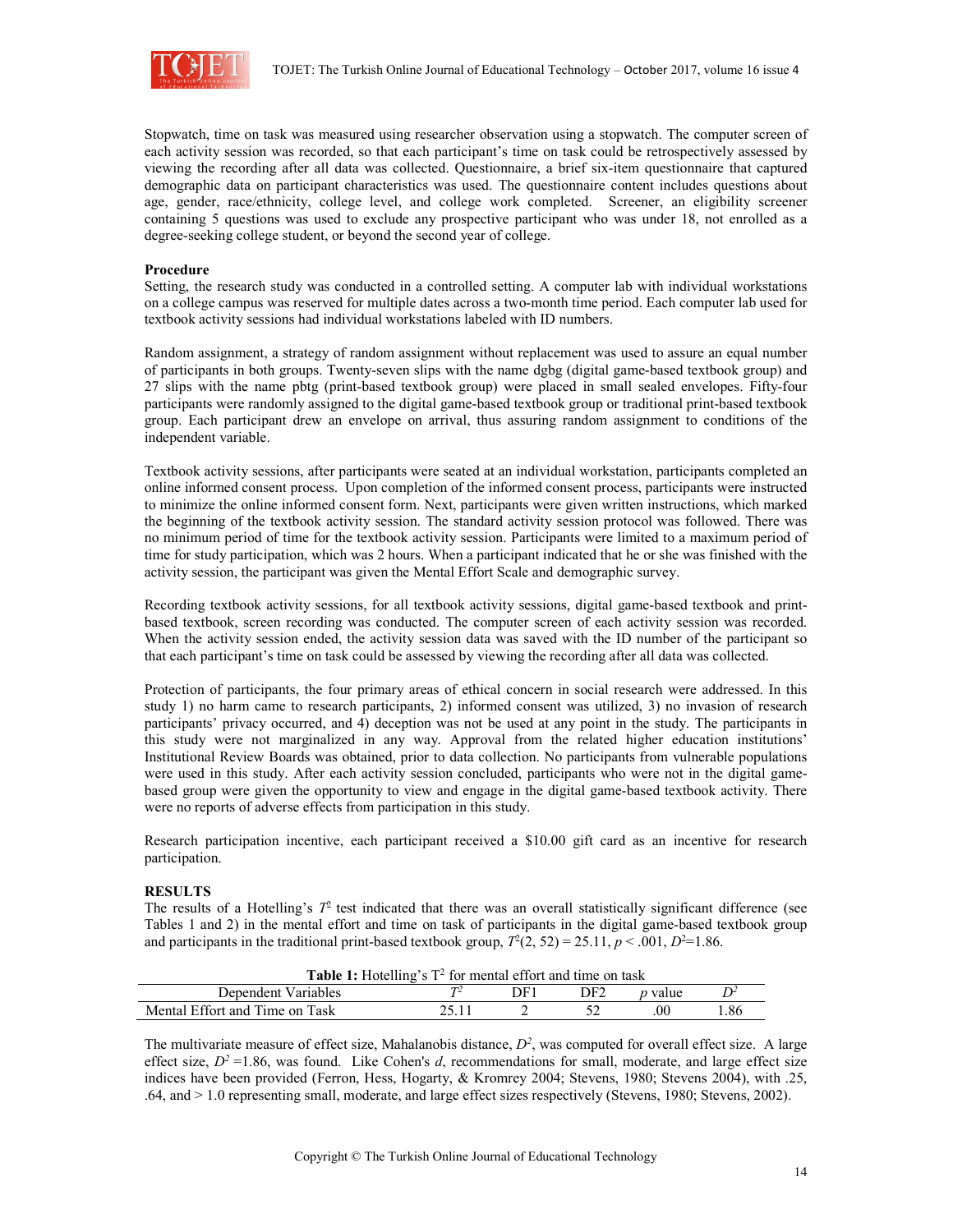

Post hoc analyses of the means (see Table 2) with univariate *t* tests (see Table 3) were conducted to determine whether the overall significant difference was true for both dependent variables, mental effort and time on task. To control for Type I error resulting from post hoc multiple comparisons, a Bonferroni correction (Field, 2009) was applied. The adjustment was used with the alpha level of .05, which was divided by the number of post hoc tests resulting in an alpha of .025 being used to assess each individual *t*-test.

| <b>THEIR THE INDUCED FOR THE CHARGE OF HIGH VEHICLE</b> COUP |               |      |     |     |              |       |     |     |  |
|--------------------------------------------------------------|---------------|------|-----|-----|--------------|-------|-----|-----|--|
|                                                              | Mental effort |      |     |     | Time on task |       |     |     |  |
| Group                                                        | Mean          | SЕ   | Min | Max | Mean         | SD    | Min | Max |  |
| Digital game                                                 | 7.33          | 5.95 |     |     | 87.66        | 33.22 |     |     |  |
| Print-based                                                  | 3.93          | 4.46 |     |     | 48.22        | 29.57 |     |     |  |

|  |  |  | Table 2: Mental effort and time on task by intervention group |
|--|--|--|---------------------------------------------------------------|
|  |  |  |                                                               |

The results of the post hoc analyses demonstrated a statistically significant difference exists between the digital game-based textbook group and print-based textbook group for the dependent variable mental effort (*t* = 2.38, *p* < .025). A medium effect size, *d*=.65, was found. Mental effort was significantly higher for the digital gamebased textbook group. The result of the reliability analysis yielded a Cronbach's alpha of .76, which indicates that the MES was a reliable measure of mental effort for participants in this study.

The results of the post hoc analyses (see Table 3) also showed that a significant difference between the digital game-based textbook group and print-based textbook group exists for the dependent variable time on task (*t* = 4.61, *p* < .001). A very large effect size, *d*=1.25, was found. Time on task was significantly higher for the digital game-based textbook group.

| <b>Table 3:</b> Post hoc tests and effect sizes for dependent variables |
|-------------------------------------------------------------------------|
|-------------------------------------------------------------------------|

| Variable      |                  | <i>p</i> value | Cohen's      |  |
|---------------|------------------|----------------|--------------|--|
|               |                  |                | и            |  |
| Mental Effort | 2.38             | .02            | .63          |  |
| Time on Task  | 4.6 <sub>1</sub> | .00            | 25<br>ر ے. 1 |  |

### **DISCUSSION**

It is important for educators who select textbooks to know that college students exerted significantly more mental effort and time on task (*p*<.001) when using a digital game-based textbook designed using DGBL principles than when using a traditional textbook. Interestingly, a large overall effect size  $(D^2=1.86)$  was found, although the statistical power achieved for this study was only .50. The medium effect size  $(t = 2.38, p < 0.025)$ found for mental effort is compelling, but the very large effect size  $(t = 4.61, p < .001, d = 1.25)$  found for time on task is undeniably convincing evidence of the ability of the ability of a DGBL video game textbook to increase student engagement with academic content.

Like the Sward, Richardson, Kendrick, and Maloney (2008) and Um, Plass, Hayward, & Homer's (2012) studies, this study found a significant difference in the amount of mental effort of participants in the experimental and comparison group with mental effort exerted by students being significantly (*p*<.025) greater for the digital game-based group (*M*=17.33) than the traditional print-based textbook group (*M*=13.93). In contrast to students in the traditional print-based textbook group who spent an average of 48.22 minutes on the textbook activity session, students in the digital game-based textbook spent an average of 87.66 minutes.

The findings related to time on task match those of Sward et al. (2008), who found that participants in a webbased gaming group spent significantly more time on task than participants in a web-based flash-card group; Adams, Mayer, MacNamara, Koenig, and Wainess (2012), who found that a narrative game-based group of college students spent more time on task when using a modified version of the popular Half-Life 3D digital game than a slide-show presentation of the same content; and (Um et al., 2012), who found that participants in the positive emotional design group spent more time on task than participants in a neutral group when engaged with academic content presented in an interactive multimedia format.

There are several limitations for this study. The scope of this study was limited to the conceptual frameworks of mental effort and time on task, the key concepts discussed in the first three premises of Astin's (1985) student involvement theory and did not include learning as a dependent variable. In addition, a convenience sample was used in this study. Because a convenience sample is a non-probability sampling design, scientific inferences about what exists in the population of interest cannot be made. This shortcoming was largely unavoidable, due to the nature of the study.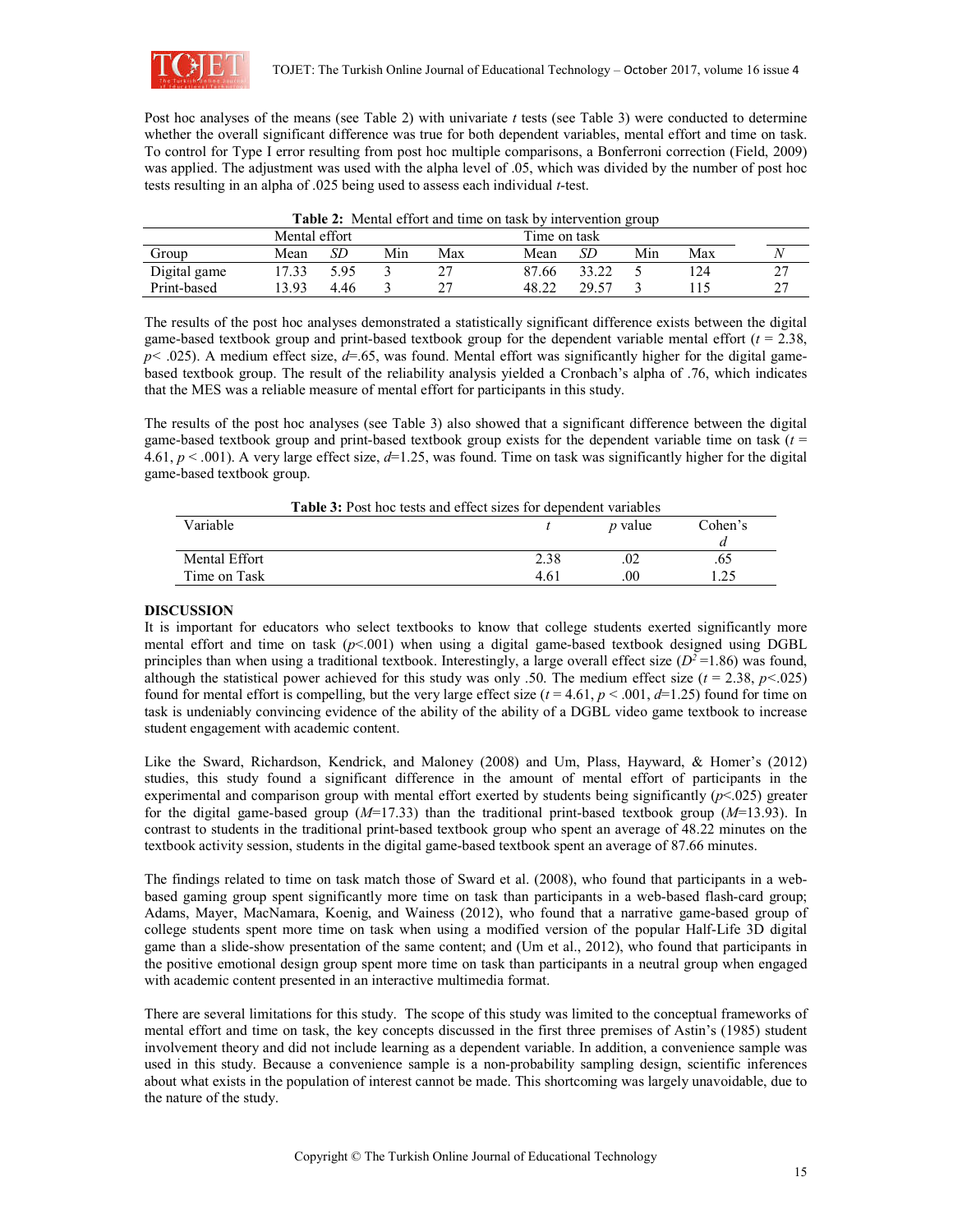

The use of a self-report measure of mental effort prevented a determination of whether or not research participants honestly reported their mental effort. However, the nature of the measure did not suggest a need of the participants to lie or give socially desirable responses. A final limitation of this study is that only a single textbook chapter was used that focuses on one subject (research methods). This focus means that scientific inferences about the efficacy of the digital game-based textbook with other subject areas are outside of the scope of this study.

### **CONCLUSION**

The results of this study show that a digital game-based textbook designed using DGBL principles in a popular gaming genre with fun and interactivity as key elements with embedded educational content, is a learning tool that caused students to exert significantly greater mental effort and spend significantly more time on task with textbook content outside of the classroom. The digital game-based textbook was a superior elicitor of mental effort and time on task, because instead of students spending time with a game inside of a learning environment, students were spending time with learning inside of a gaming environment. The live-action sequence game, the digital-based based textbook, was effective because the game integrates all six of Prensky's (2001) characteristics of compelling digital games: a) incorporation of goals and objectives, b) representation/story, c) rules, d) interaction, e) outcomes and feedback, and f) challenge. This study provides stakeholders in higher education with research that may lead to a viable alternative textbook format to the traditional print basedtextbook format. It would be useful for textbook authors and publishers to focus textbook development efforts on innovative textbook design of digital game-based textbooks using DGBL principles.

Although previous studies have been conducted on educational games and their relation to student learning (Adams et al., 2012; Alsagoff, 2005; Baek & Heo, 2010; Kiili, 2005, Pivec, 2009), this is the first study to address the gap in the literature on digital game-based learning theory and its relation to student involvement, as conceptualized by Astin (1985), with college course content using a digital-game designed using DGBL principles outside of the classroom. This study adds to our knowledge about the efficacy of alternatives to traditional print-based textbooks for student engagement in outside-of-class studying. This study provides robust evidence that a customizable digital game-based textbook designed using DGBL principles increases college student involvement with textbook content outside of the classroom, which suggests that it may also lead to better learning of college course material and ultimately better academic performance of students in college courses.

#### **Recommendations for Further Research**

During data collection, it was observed that some participants in both the digital game-based textbook and traditional print-based textbook voluntarily elected to take notes on the academic content that was presented throughout the textbook activity session. Although note taking was outside the scope of this study, future studies should examine whether or not a significant difference in amount and quality of note taking exists for students using a digital game-based textbook and students using a print-based textbook.

Future studies should also extend this research by including learning as a dependent variable. Astin's (1999) student involvement theory was used as the theoretical framework for this study, and learning is the outcome variable in Astin's (1985) theory, which postulates that increased mental effort and time on task leads to increased learning (Astin, 1985, 1999). Although learning was outside the scope of this study, mastery learning was strategically designed into the structure of the digital game-based textbook through not allowing participants to proceed to the next section without first mastering the current section. The extent to which participants engage in mastery learning could be considered in future studies using a learning assessment instrument.

Finally, it would be useful for researchers to conduct research studies that use digital games in varied formats. There are a variety of popular digital game genres (Baek & Heo, 2010). This study used a live-action sequence game, which is also known as a twitch game in the entertainment market. Twitch games involve the player's thumbs moving at a very fast pace (Prensky, 2001). Additional research is needed to determine if digital gamebased textbooks grounded in other popular digital game genres are also effective for increasing student engagement with textbook content outside of the classroom.

#### **Acknowledgments**

This work is based on my dissertation completed at Walden University. Thank you to Drs. Timothy Powell and Daniel Salter, whose feedback and support were invaluable. I express gratitude to Dr. Nichole Thomas for her support. Also, I recognize and appreciate the support of Drs. Dave Harris and Dunn-Reynolds, Huong Nguyen, Tayib Salmi, and Jessica Kagan.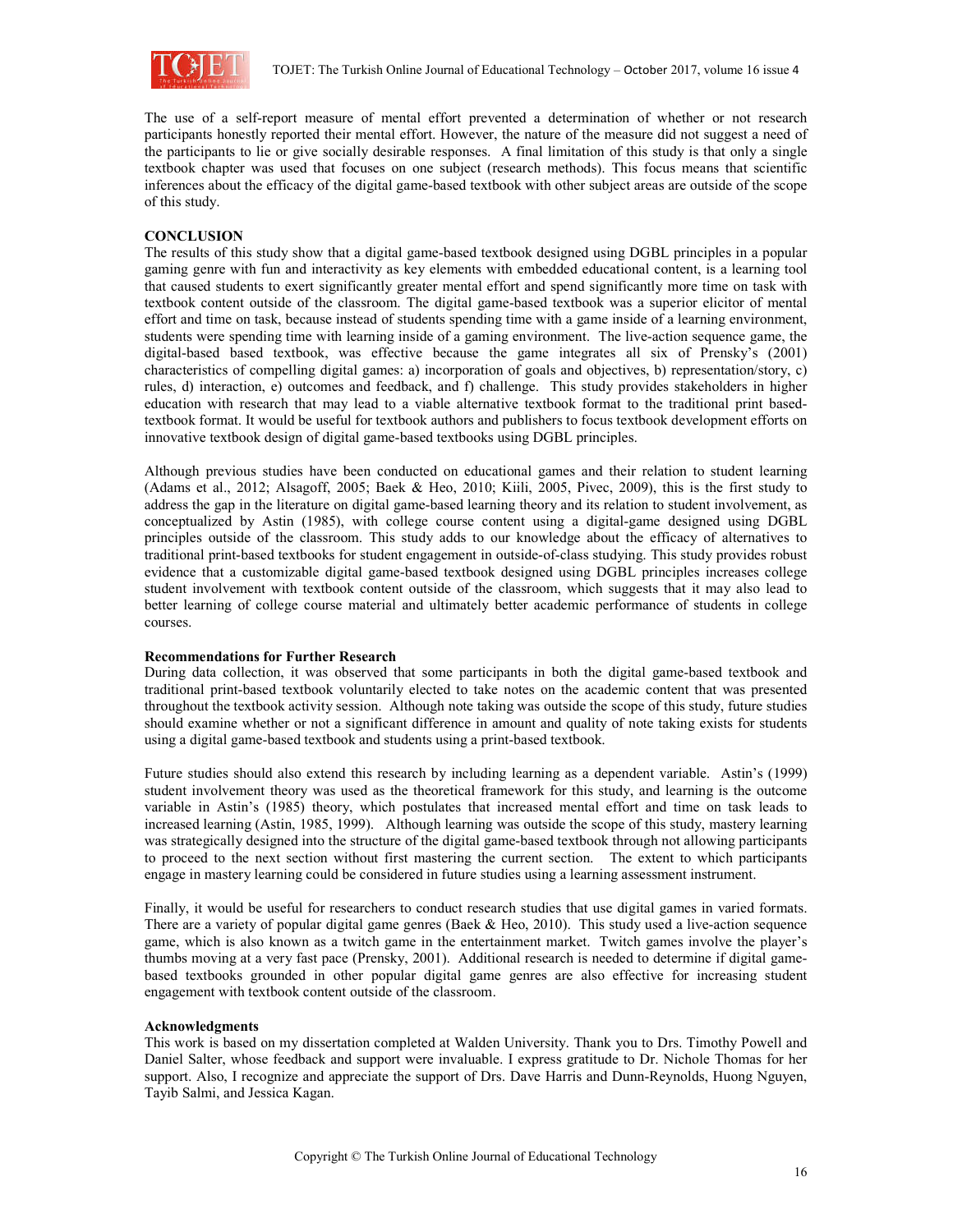

#### **REFERENCES**

- Adams, D. M., Mayer, R. E., MacNamara, A., Koenig, A., & Wainess, R. (2012). Narrative games for learning: Testing the discovery and narrative hypotheses. *Journal of Educational Psychology, 104*(1), 235-249. http://dx.doi.org/10.1037/a0025595
- Alsagoff, Z. A. (2005). *The challenges and potential of educational gaming in higher education*. Paper presented at the Second International Conference on ELearning for Knowledge-Based Society, Bangkok, Thailand.
- Arum, R., & Roska, J. (2011). *Academically adrift: Limited Learning on college campuses.* Chicago, IL: The University of Chicago Press.
- Astin, A. W. (1985). *Achieving educational excellence.* San Francisco, CA: Jossey-Bass.
- Astin, A. W. (1999). Student involvement: A developmental theory for higher education. *Journal of College Student Development, 40*(5), 518–529.
- Baek, T. Y., & Heo, H. (2010). Research trends in game-based learning. *International Journal for Educational Media and Technology, 4*(1), 97-107.
- Culver, T. F., & Morse, L. (2012). The impact of experience on college students' textbook reading practices. *Journal of College Literacy & Learning, 38*, 15- 24.
- Dziorny, M. (2005). *Is digital game-based learning (dgl) situated learning?* Texas: University of North Texas.
- Ferron, J., Hess, M., Hogarty, K., & Kromrey, J. (2004). *Interval estimates of multivariate effect sizes: Accuracy and precision under nonnormality and variance heterogeneity*. Paper presented at the Annual Conference of the AERA, San Diego, CA. retrieved from http://www.coedu.usf.edu/main/departments/me/documents/interval.pdf
- 
- Field, A., (2009). *Discovering statistics using SPSS.* (3rd ed.) Thousand Oaks, CA: Sage.
- Gibbs, N. (2013). *Social science research*. Washington, DC: Pillars Academic Press.
- Gros, B. (2007). Digital games in education: Design of games-based learning environments. *Journal of Research on Technology in Education, 40*(1), 23-38. http://dx.doi.org/10.1080/15391523.2007.10782494
- Hirumi, A., Appelman, R., Rieber, L., & Van Eck, R. (2010). Preparing instructional designers for game-based learning, part 1: Game design as an instructional design process. *Tech Trends, 54*(3), 27–37.
- Kiili, K. (2005). Content creation challenges and flow experience in educational games: The IT-emperor case. *Internet and Higher Education, 8,* 183-198.
- Lord, T. (2008). "Darn it, Professor. Just tell us what we need to know to pass your course." *Journal of College Science Teaching*, *37*(3), 71-73.
- Moshirnia, A. (2007). The educational potential of modified video games. *Issues in Informing Science and Informational Technology, 4,* 511-521.
- Paas, F. G. (1992). Training strategies for attaining transfer of problem-solving skill in statistics: A cognitiveload approach. *Journal of Educational Psychology, 84*(4), 429-434. http://dx.doi.org/10.1037/0022- 0663.84.4.429
- Paas, F. G., & Van Merrienboer, J. J. (1994). Variability of worked examples and transfer of geometrical problem-solving skills: A cognitive load approach. *Journal of Educational Psychology, 86*(1), 122-133.
- Pivec, P. (2009). Game-based learning or game-based teaching? Retrieved from
- http://dera.ioe.ac.uk/1509/1/becta\_2009\_emergingtechnologies\_games\_report.pdf
- Prensky, M. (2001). *Digital game-based learning.* New York, NY: McGraw-Hill.
- Prensky, M. (2003). Digital game-based learning. *ACM Computers in Entertainment, 1*(1), 1-4. http://dx.doi.org/10.1145/950566.950596
- Riegle, R. P. (2005). The future of online courses: How to win the marketing war. *Journal of College Teaching & Learning, 2*(3), 53-56. http://dx.doi.org/10.19030/tlc.v2i3.1786
- Stevens, J. (1980). Power of the multivariate analysis of variance tests. *Psychological Bulletin, 88*(3), 728-737. http://dx.doi.org/10.1037/0033-2909.88.3.728
- Stevens, J.P. (2002). *Applied multivariate statistics for the social sciences* (4th ed.). Mahwah, NJ: Erlbaum.
- Stratton, G. (2011). Does increasing textbook portability increase reading rates or academic performance? *Inquiry*, *16*(1): 5–16.
- Sward, K., Richardson, S., Kendrick, J., & Maloney, C. (2008). Use of a web-based game to teach pediatric content to medical students. Ambulatory Pediatrics*, 8(*6), 354-359. http://dx.doi.org/10.1016/j.ambp.2008.07.007
- Thomas, A. L., & Thomas, N. G. (2017). *Improving the traditional textbook as a learning object using digital game-based learning principles.* Manuscript in preparation.
- Um, E., Plass, J. L., Hayward, E. O., & Homer, B. D. (2012). Emotional design in multimedia learning. *Journal of Educational Psychology, 104*(2), 485-498. http://dx.doi.org/10.1037/a0026609
- Van Gog, T., Paas, F., & Van Merriënboer, J. J. G. (2008). Effects of studying sequences of process-oriented and product-oriented worked examples on troubleshooting transfer efficiency. *Learning and Instruction, 18*(3) 211-222. http://dx.doi.org/10.1016/j.learninstruc.2007.03.003